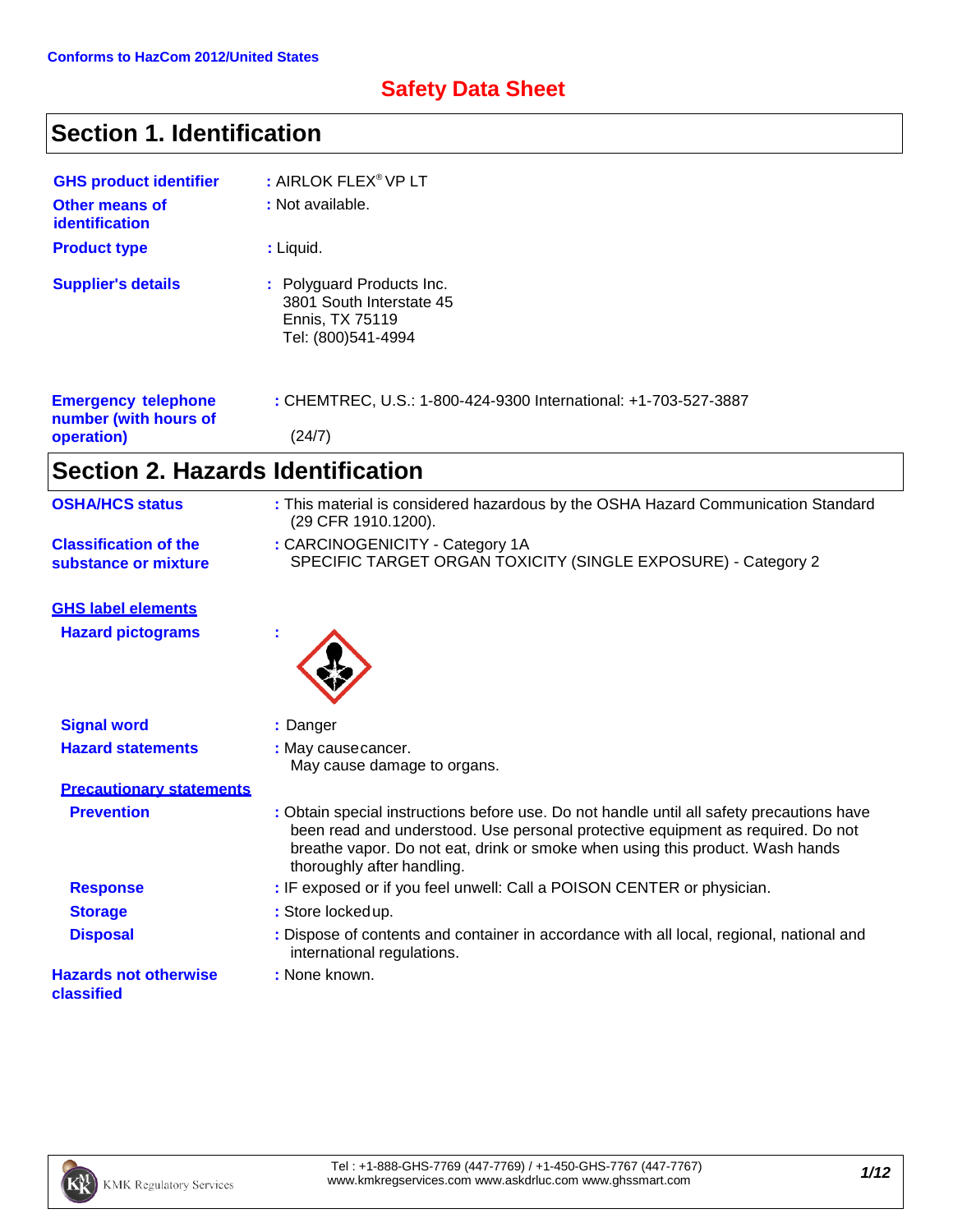# **Section 3. Composition/Information on Ingredients**

#### **Substance/mixture :** Mixture **Other means of identification**

**:** Not available.

### **CAS number/other identifiers**

| <b>CAS number</b>   | : Not applicable. |
|---------------------|-------------------|
| <b>Product code</b> | : Not available.  |

| <b>Ingredient name</b>     | $\frac{9}{6}$ | <b>CAS number</b> |
|----------------------------|---------------|-------------------|
| Methanol                   | $1 - 5$       | 67-56-1           |
| Titanium dioxide           | $1 - 5$       | 13463-67-7        |
| Crystalline silica, quartz | $0.1 - 1$     | 14808-60-7        |

Any concentration shown as a range is to protect confidentiality or is due to batch variation.

There are no additional ingredients present which, within the current knowledge of the supplier and in the concentrations applicable, are **classified as hazardous to health or the environment and hence require reporting in this section.**

**Occupational exposure limits, if available, are listed in Section 8.**

### **Section 4. First Aid Measures**

| <b>Description of necessary first aid measures</b> |                                                                                                                                                                                                                                                                                                                                                                                                                                                                                             |  |  |
|----------------------------------------------------|---------------------------------------------------------------------------------------------------------------------------------------------------------------------------------------------------------------------------------------------------------------------------------------------------------------------------------------------------------------------------------------------------------------------------------------------------------------------------------------------|--|--|
| <b>Eye contact</b>                                 | : Immediately flush eyes with plenty of water, occasionally lifting the upper and lower<br>eyelids. Check for and remove any contact lenses. Continue to rinse for at least 20<br>minutes. Get medical attention. If necessary, call a poison center or physician.                                                                                                                                                                                                                          |  |  |
| <b>Inhalation</b>                                  | : Remove victim to fresh air and keep at rest in a position comfortable for breathing. If<br>not breathing, if breathing is irregular or if respiratory arrest occurs, provide artificial<br>respiration or oxygen by trained personnel. It may be dangerous to the person providing<br>aid to give mouth-to-mouth resuscitation. If unconscious, place in recovery position and<br>get medical attention immediately. Maintain an open airway. Get medical attention if<br>symptoms occur. |  |  |
| <b>Skin contact</b>                                | : Flush contaminated skin with plenty of water. Wash contaminated clothing thoroughly<br>with water before removing it, or wear gloves. Continue to rinse for at least 20 minutes.<br>Get medical attention. If necessary, call a poison center or physician. Wash clothing<br>before reuse. Clean shoes thoroughly before reuse.                                                                                                                                                           |  |  |
| <b>Ingestion</b>                                   | : Wash out mouth with water. If material has been swallowed and the exposed person is<br>conscious, give small quantities of water to drink. Stop if the exposed person feels sick<br>as vomiting may be dangerous. Do not induce vomiting unless directed to do so by<br>medical personnel. If vomiting occurs, the head should be kept low so that vomit does<br>not enter the lungs. Never give anything by mouth to an unconscious person. Get<br>medical attention if symptoms occur.  |  |  |
| Most important symptoms/effects, acute and delayed |                                                                                                                                                                                                                                                                                                                                                                                                                                                                                             |  |  |
| <b>Potential acute health effects</b>              |                                                                                                                                                                                                                                                                                                                                                                                                                                                                                             |  |  |
| <b>Eye contact</b>                                 | : No known significant effects or critical hazards.                                                                                                                                                                                                                                                                                                                                                                                                                                         |  |  |
| <b>Inhalation</b>                                  | : No known significant effects or critical hazards.                                                                                                                                                                                                                                                                                                                                                                                                                                         |  |  |
| <b>Skin contact</b>                                | : No known significant effects or critical hazards.                                                                                                                                                                                                                                                                                                                                                                                                                                         |  |  |
| <b>Ingestion</b>                                   | : No known significant effects or critical hazards.                                                                                                                                                                                                                                                                                                                                                                                                                                         |  |  |

### **Over-exposure signs/symptoms**

| <b>Eye contact</b> | : No known significant effects or critical hazards. |
|--------------------|-----------------------------------------------------|
| <b>Inhalation</b>  | : No known significant effects or critical hazards. |
|                    |                                                     |

**Skin contact :** No known significant effects or critical hazards.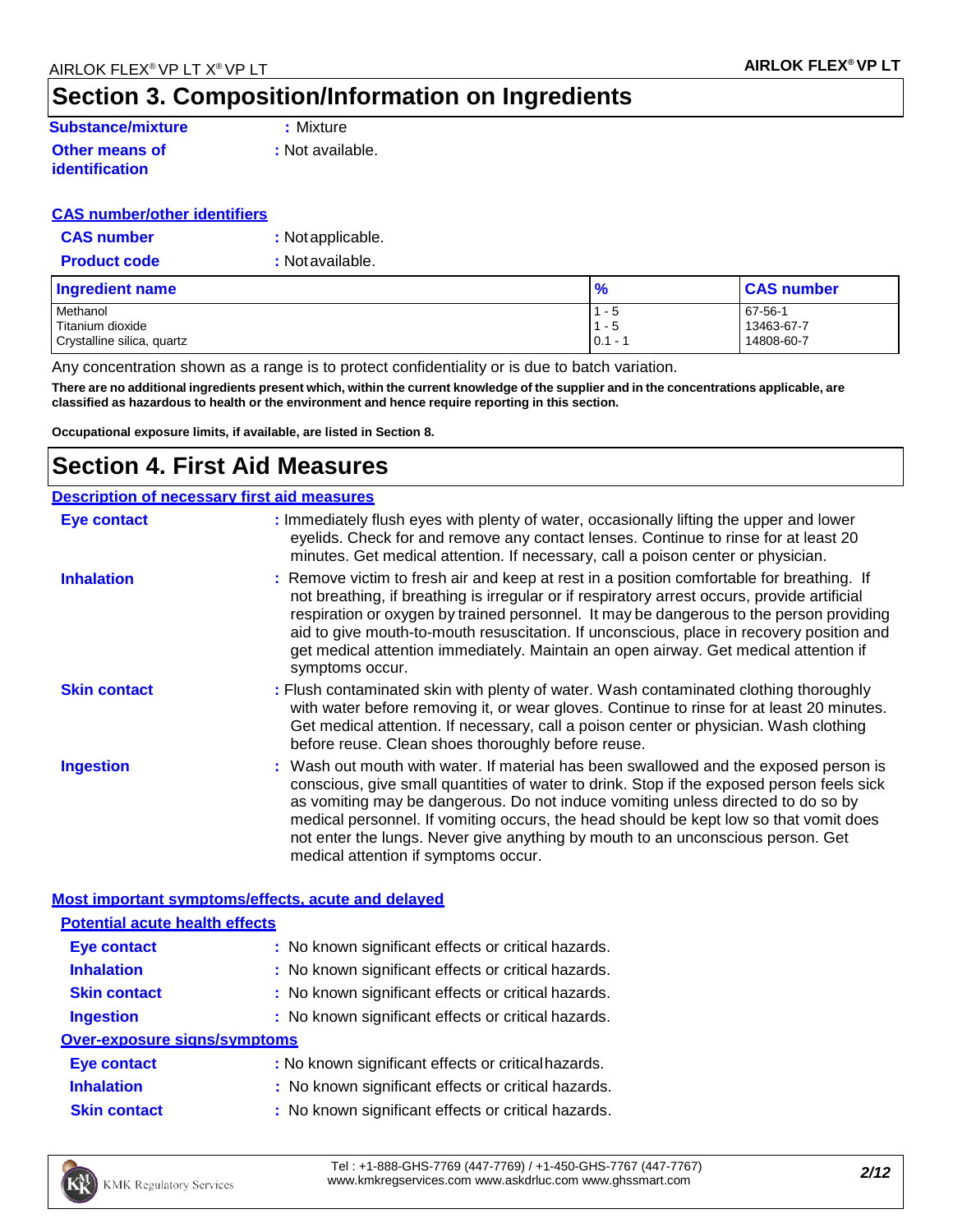### **Section 4. First Aid Measures**

| <b>Ingestion</b>                  | : No known significant effects or critical hazards.                                                                                                                                                                                                                                                                                                                                                             |
|-----------------------------------|-----------------------------------------------------------------------------------------------------------------------------------------------------------------------------------------------------------------------------------------------------------------------------------------------------------------------------------------------------------------------------------------------------------------|
|                                   | <u>Indication of immediate medical attention and special treatment needed. if necessary</u>                                                                                                                                                                                                                                                                                                                     |
| <b>Notes to physician</b>         | : Treat symptomatically. Contact poison treatment specialist immediately if large<br>quantities have been ingested or inhaled.                                                                                                                                                                                                                                                                                  |
| <b>Specific treatments</b>        | : No specific treatment.                                                                                                                                                                                                                                                                                                                                                                                        |
| <b>Protection of first-aiders</b> | : No action shall be taken involving any personal risk or without suitable training. If it is<br>suspected that fumes are still present, the rescuer should wear an appropriate mask or<br>self-contained breathing apparatus. It may be dangerous to the person providing aid to<br>give mouth-to-mouth resuscitation. Wash contaminated clothing thoroughly with water<br>before removing it, or wear gloves. |

**See toxicological information (Section 11)**

### **Section 5. Fire-fighting Measures**

| <b>Extinguishing media</b>                               |                                                                                                                                                                          |
|----------------------------------------------------------|--------------------------------------------------------------------------------------------------------------------------------------------------------------------------|
| <b>Suitable extinguishing</b><br>media                   | : Use an extinguishing agent suitable for the surrounding fire.                                                                                                          |
| <b>Unsuitable extinguishing</b><br>media                 | : None known.                                                                                                                                                            |
| <b>Specific hazards arising</b><br>from the chemical     | : No specific fire or explosion hazard.                                                                                                                                  |
| <b>Hazardous thermal</b><br>decomposition products       | : Decomposition products may include the following materials:<br>carbon dioxide<br>carbon monoxide<br>metal oxide/oxides                                                 |
| <b>Special protective actions</b><br>for fire-fighters   | : No special measures are required.                                                                                                                                      |
| <b>Special protective</b><br>equipment for fire-fighters | : Fire-fighters should wear appropriate protective equipment and self-contained breathing<br>apparatus (SCBA) with a full face-piece operated in positive pressure mode. |

### **Section 6. Accidental Release Measures**

|                                  | <b>Personal precautions, protective equipment and emergency procedures</b>                                                                                                                                                                  |
|----------------------------------|---------------------------------------------------------------------------------------------------------------------------------------------------------------------------------------------------------------------------------------------|
| For non-emergency<br>personnel   | : Avoid breathing vapor or mist. Provide adequate ventilation. Wear appropriate<br>respirator when ventilation is inadequate. Put on appropriate personal protective<br>equipment.                                                          |
|                                  | For emergency responders : If specialized clothing is required to deal with the spillage, take note of any information in<br>Section 8 on suitable and unsuitable materials. See also the information in "For non-<br>emergency personnel". |
| <b>Environmental precautions</b> | : Avoid dispersal of spilled material and runoff and contact with soil, waterways, drains<br>and sewers. Inform the relevant authorities if the product has caused environmental<br>pollution (sewers, waterways, soil or air).             |

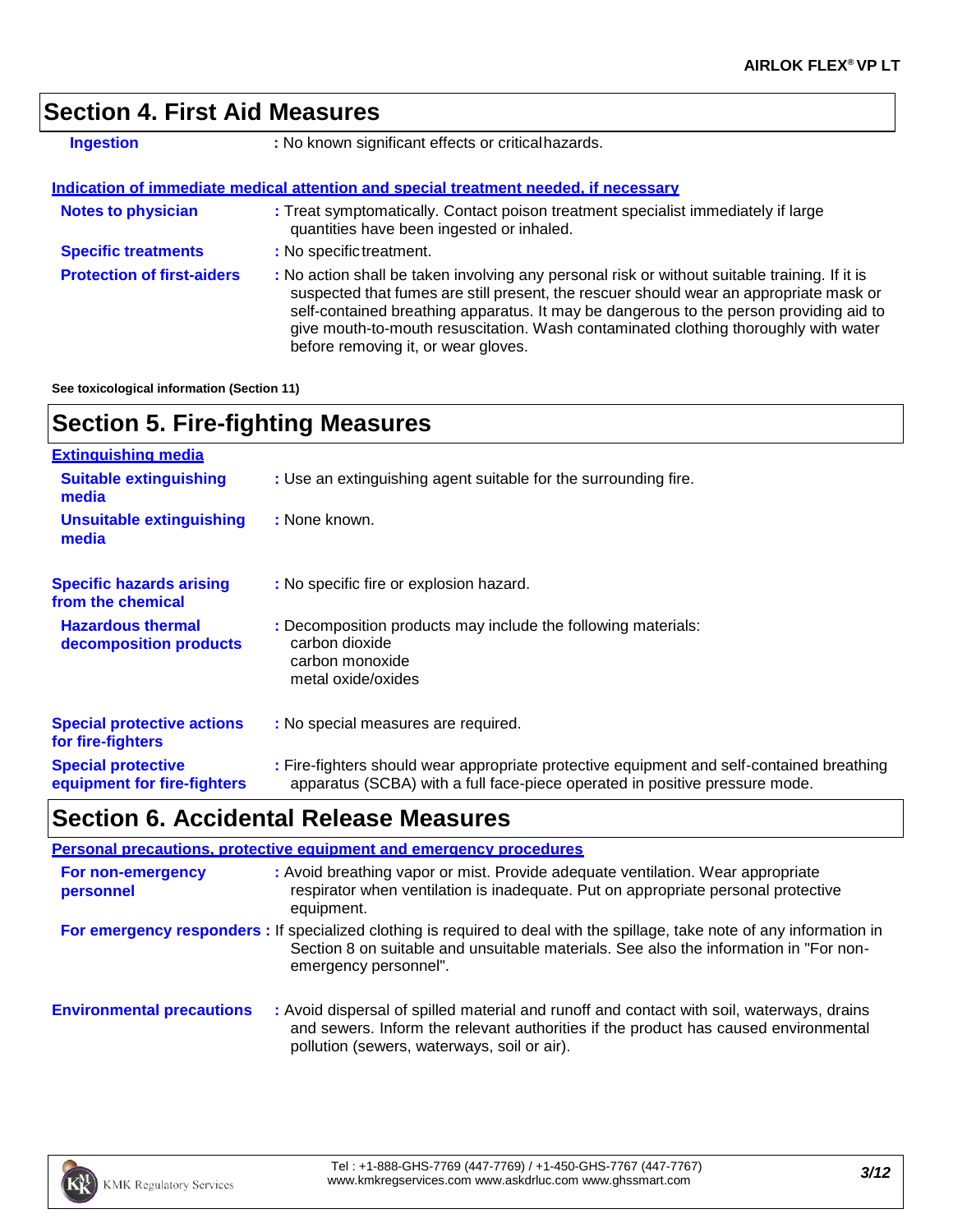### **Section 6. Accidental Release Measures**

#### **Methods and materials for containment and cleaning up**

| v<br>۰. | ٠ |  |
|---------|---|--|

**Spill :** Stop leak if without risk. Move containers from spill area. Approach release from upwind. Prevent entry into sewers, water courses, basements or confined areas. Wash spillages into an effluent treatment plant or proceed as follows. Contain and collect spillage with non-combustible, absorbent material e.g. sand, earth, vermiculite or diatomaceous earth and place in container for disposal according to local regulations (see Section 13). Dispose of via a licensed waste disposal contractor. Contaminated absorbent material may pose the same hazard as the spilled product. Note: see Section 1 for emergency contact information and Section 13 for waste disposal.

### **Section 7. Handling and Storage**

| <b>Precautions for safe handling</b>                                             |                                                                                                                                                                                                                                                                                                                                                                                                                                                                                                                                                                                                                                                                            |
|----------------------------------------------------------------------------------|----------------------------------------------------------------------------------------------------------------------------------------------------------------------------------------------------------------------------------------------------------------------------------------------------------------------------------------------------------------------------------------------------------------------------------------------------------------------------------------------------------------------------------------------------------------------------------------------------------------------------------------------------------------------------|
| <b>Protective measures</b>                                                       | : Put on appropriate personal protective equipment (see Section 8). Avoid exposure - obtain<br>special instructions before use. Do not handle until all safety precautions have been read and<br>understood. Do not get in eyes or on skin or clothing. Do not breathe vapor or mist. Do not<br>ingest. If during normal use the material presents a respiratory hazard, use only with adequate<br>ventilation or wear appropriate respirator. Keep in the original container or an approved<br>alternative made from a compatible material, kept tightly closed when not in use. Empty<br>containers retain product residue and can be hazardous. Do not reuse container. |
| <b>Advice on general</b><br>occupational hygiene                                 | : Eating, drinking and smoking should be prohibited in areas where this material is<br>handled, stored and processed. Workers should wash hands and face before eating,<br>drinking and smoking. See also Section 8 for additional information on hygiene<br>measures. Remove contaminated clothing and protective equipment before entering<br>eating areas.                                                                                                                                                                                                                                                                                                              |
| <b>Conditions for safe storage,</b><br>including any<br><b>incompatibilities</b> | : Store in accordance with local regulations. Store in original container protected from<br>direct sunlight in a dry, cool and well-ventilated area, away from incompatible materials<br>(see Section 10) and food and drink. Store locked up. Keep container tightly closed<br>and sealed until ready for use. Containers that have been opened must be carefully<br>resealed and kept upright to prevent leakage. Do not store in unlabeled containers.<br>Use appropriate containment to avoid environmental contamination.                                                                                                                                             |

### **Section 8. Exposure Controls/Personal Protection**

### **Control parameters**

**Occupational exposure limits**

| <b>Ingredient name</b>     | <b>Exposure limits</b>                                                              |
|----------------------------|-------------------------------------------------------------------------------------|
| Methanol                   | ACGIH TLV (United States, 4/2014). Absorbed through skin.                           |
|                            | STEL: 328 mg/m <sup>3</sup> 15 minutes.                                             |
|                            | STEL: 250 ppm 15 minutes.                                                           |
|                            | TWA: $262$ mg/m <sup>3</sup> 8 hours.                                               |
|                            | TWA: 200 ppm 8 hours.<br>NIOSH REL (United States, 10/2013). Absorbed through skin. |
|                            | STEL: 325 mg/m <sup>3</sup> 15 minutes.                                             |
|                            | STEL: 250 ppm 15 minutes.                                                           |
|                            | TWA: $260 \text{ mg/m}^3$ 10 hours.                                                 |
|                            | TWA: 200 ppm 10 hours.                                                              |
|                            | OSHA PEL (United States, 2/2013).                                                   |
|                            | TWA: $260 \text{ mg/m}^3$ 8 hours.                                                  |
|                            | TWA: 200 ppm 8 hours.                                                               |
| Titanium dioxide           | OSHA PEL (United States, 2/2013).                                                   |
|                            | TWA: 15 mg/m <sup>3</sup> 8 hours. Form: Total dust                                 |
|                            | ACGIH TLV (United States, 4/2014).<br>TWA: $10 \text{ mg/m}^3$ 8 hours.             |
| Crystalline silica, quartz | OSHA PEL 23 (United States, 2/2013).                                                |
|                            | TWA: 10 mg/m <sup>3</sup> 8 hours. Form: Respirable                                 |
|                            | TWA: 250 mppcf 8 hours. Form: Respirable                                            |
|                            | NIOSH REL (United States, 10/2013).                                                 |
|                            | TWA: 0.05 mg/m <sup>3</sup> 10 hours. Form: Respirable dust                         |
|                            | ACGIH TLV (United States, 4/2014).                                                  |
|                            | TWA: 0.025 mg/m <sup>3</sup> 8 hours. Form: Respirable fraction                     |
|                            |                                                                                     |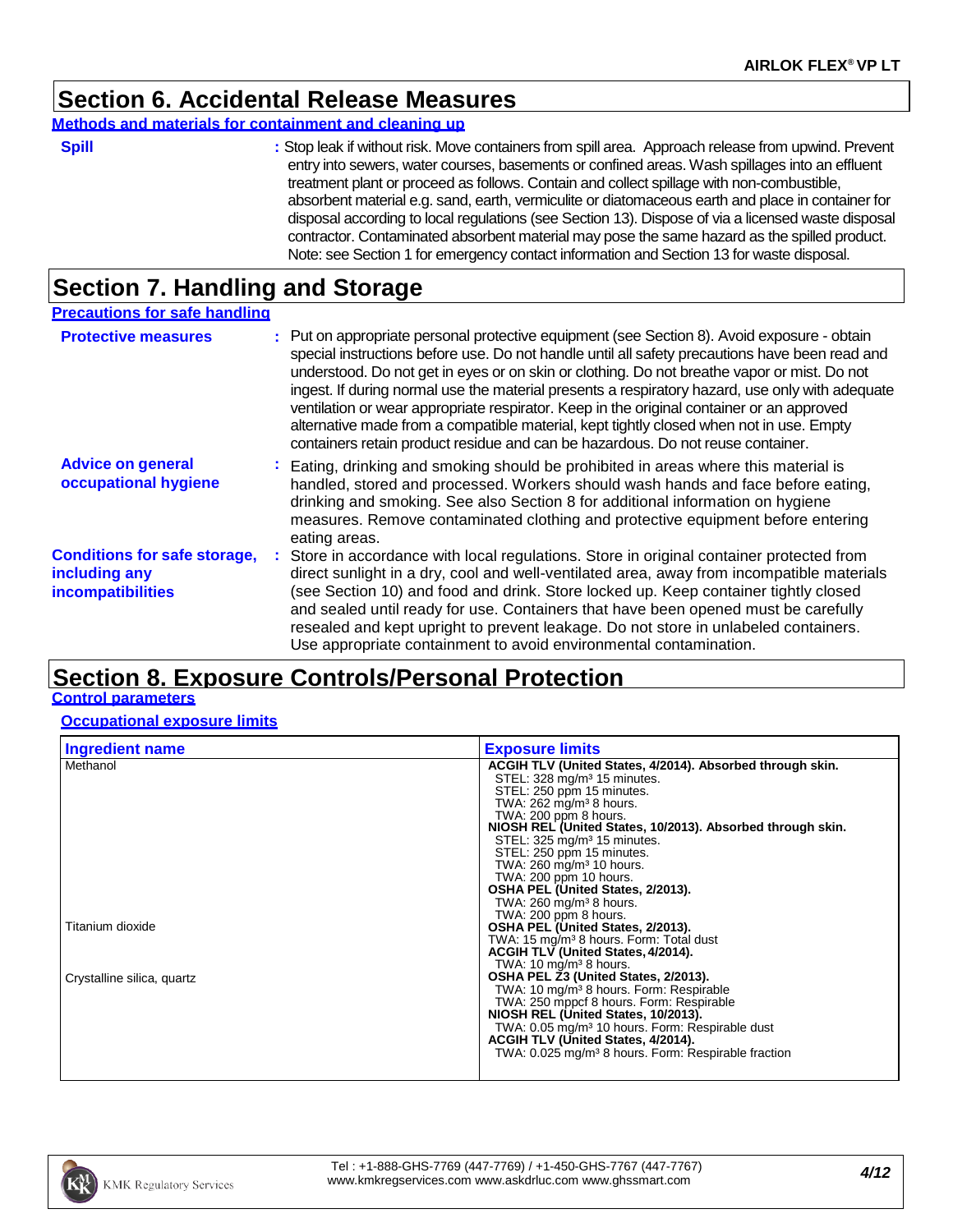### **Section 8. Exposure Controls/Personal Protection**

| <b>Appropriate engineering</b><br><b>controls</b> |                                                                                                                                                                                                                                                                                                                                                                                                   |
|---------------------------------------------------|---------------------------------------------------------------------------------------------------------------------------------------------------------------------------------------------------------------------------------------------------------------------------------------------------------------------------------------------------------------------------------------------------|
| <b>Environmental exposure</b><br><b>controls</b>  | : If user operations generate dust, fumes, gas, vapor or mist, use process enclosures,<br>local exhaust ventilation or other engineering controls to keep worker exposure to<br>airborne contaminants below any recommended or statutory limits.                                                                                                                                                  |
|                                                   | : Emissions from ventilation or work process equipment should be checked to ensure<br>they comply with the requirements of environmental protection legislation.                                                                                                                                                                                                                                  |
| <b>Individual protection measures</b>             |                                                                                                                                                                                                                                                                                                                                                                                                   |
| <b>Hygiene measures</b>                           | : Wash hands, forearms and face thoroughly after handling chemical products, before<br>eating, smoking and using the lavatory and at the end of the working period.<br>Appropriate techniques should be used to remove potentially contaminated clothing.<br>Wash contaminated clothing before reusing. Ensure that eyewash stations and safety<br>showers are close to the workstation location. |
| <b>Eye/face protection</b>                        | : Safety eyewear complying with an approved standard should be used when a risk<br>assessment indicates this is necessary to avoid exposure to liquid splashes, mists,<br>gases or dusts. If contact is possible, the following protection should be worn, unless<br>the assessment indicates a higher degree of protection: safety glasses with side-<br>shields.                                |
| <b>Skin protection</b>                            |                                                                                                                                                                                                                                                                                                                                                                                                   |
| <b>Hand protection</b>                            | : Chemical-resistant, impervious gloves complying with an approved standard should be<br>worn at all times when handling chemical products if a risk assessment indicates this is<br>necessary.                                                                                                                                                                                                   |
| <b>Body protection</b>                            | : Personal protective equipment for the body should be selected based on the task being<br>performed and the risks involved and should be approved by a specialist before<br>handling this product.                                                                                                                                                                                               |
| <b>Other skin protection</b>                      | : Appropriate footwear and any additional skin protection measures should be selected<br>based on the task being performed and the risks involved and should be approved by a<br>specialist before handling this product.                                                                                                                                                                         |
| <b>Respiratory protection</b>                     | : Use a properly fitted, air-purifying or supplied air respirator complying with an approved<br>standard if a risk assessment indicates this is necessary. Respirator selection must be<br>based on known or anticipated exposure levels, the hazards of the product and the safe<br>working limits of the selected respirator.                                                                   |
|                                                   | <b>Section 9. Physical and Chemical Properties</b>                                                                                                                                                                                                                                                                                                                                                |
| <b>Appearance</b>                                 |                                                                                                                                                                                                                                                                                                                                                                                                   |
| <b>Physical state</b>                             | : Liquid. (Material dries to a stretchy membrane.)                                                                                                                                                                                                                                                                                                                                                |
| <b>Color</b>                                      | : Gray Opaque.                                                                                                                                                                                                                                                                                                                                                                                    |

| . Giay Opac |
|-------------|
| : Ammonia.  |

- **:** Not available.
	- **:** 8.9 to 9.3
		- **:** Not available.
- **Boiling point :** Notavailable.
- **Flash point**
- **Evaporation rate**

**Odor threshold** 

**Melting point**

- **Flammability (solid, gas) :** Notavailable.
- **:** Not available.



**Odor**

**pH**

**:** Closed cup: >93.3°C (>199.9°F) [Pensky-Martens.]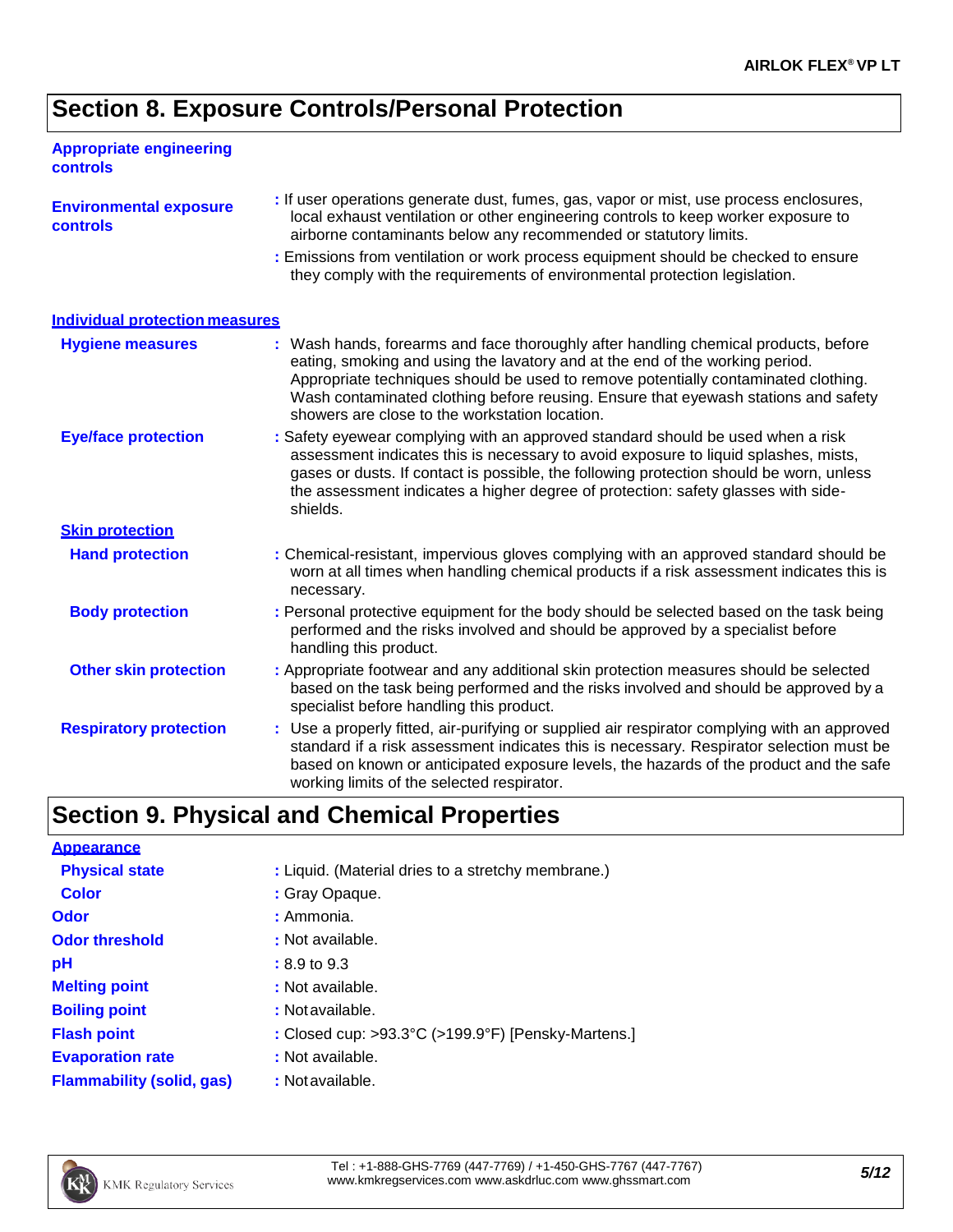### **Section 9. Physical and Chemical Properties**

| <b>Lower and upper explosive</b><br>(flammable) limits | : Not available. |
|--------------------------------------------------------|------------------|
| <b>Vapor pressure</b>                                  | : Not available. |
| <b>Vapor density</b>                                   | : Not available. |
| <b>Relative density</b>                                | : Not available. |
| <b>Solubility</b>                                      | : Not available. |
| <b>VOC = Volatile Organic</b><br><b>Compound</b>       | : 172 g/l        |
| <b>Partition coefficient: n-</b><br>octanol/water      | : Not available. |
| <b>Auto-ignition temperature</b>                       | : Not available. |
| <b>Decomposition temperature</b>                       | : Not available. |
| <b>Viscosity</b>                                       | : 110 to 120KU   |

### **Section 10. Stability and Reactivity**

| <b>Reactivity</b>                                   | : No specific test data related to reactivity available for this product or its ingredients.              |
|-----------------------------------------------------|-----------------------------------------------------------------------------------------------------------|
| <b>Chemical stability</b>                           | : The product is stable.                                                                                  |
| <b>Possibility of hazardous</b><br><b>reactions</b> | : Under normal conditions of storage and use, hazardous reactions will not occur.                         |
| <b>Conditions to avoid</b>                          | : No specific data.                                                                                       |
| <b>Incompatible materials</b>                       | : Reactive or incompatible with the following materials: oxidizing materials and acids.                   |
| <b>Hazardous decomposition</b><br>products          | : Under normal conditions of storage and use, hazardous decomposition products should<br>not be produced. |

# **Section 11. Toxicological Information**

### **Information on toxicological effects**

#### **Acute toxicity**

| <b>Product/ingredient name</b> | <b>Result</b>                                                            | <b>Species</b>              | <b>Dose</b>                                          | <b>Exposure</b>    |
|--------------------------------|--------------------------------------------------------------------------|-----------------------------|------------------------------------------------------|--------------------|
| Methanol                       | LC50 Inhalation Gas.<br>LC50 Inhalation Gas.<br>LD50 Dermal<br>LD50 Oral | Rat<br>Rat<br>Rabbit<br>Rat | 145000 ppm<br>64000 ppm<br>15800 mg/kg<br>5600 mg/kg | 1 hours<br>4 hours |

#### **Irritation/Corrosion**

| <b>Product/ingredient name</b> | <b>Result</b>              | <b>Species</b> | <b>Score</b> | <b>Exposure</b>         | <b>Observation</b> |
|--------------------------------|----------------------------|----------------|--------------|-------------------------|--------------------|
| Methanol                       | Eves - Moderate irritant   | Rabbit         |              | 24 hours 100 mg         |                    |
|                                | l Skin - Moderate irritant | Rabbit         |              | 24 hours 20 mg          |                    |
|                                | l Eves - Moderate irritant | Rabbit         |              | 40 mg                   |                    |
| Titanium dioxide               | Skin - Mild irritant       | Human          |              | $172$ hours 300 $\mu$ g |                    |
|                                |                            |                |              | Intermittent            |                    |

### **Sensitization**

There is no data available.

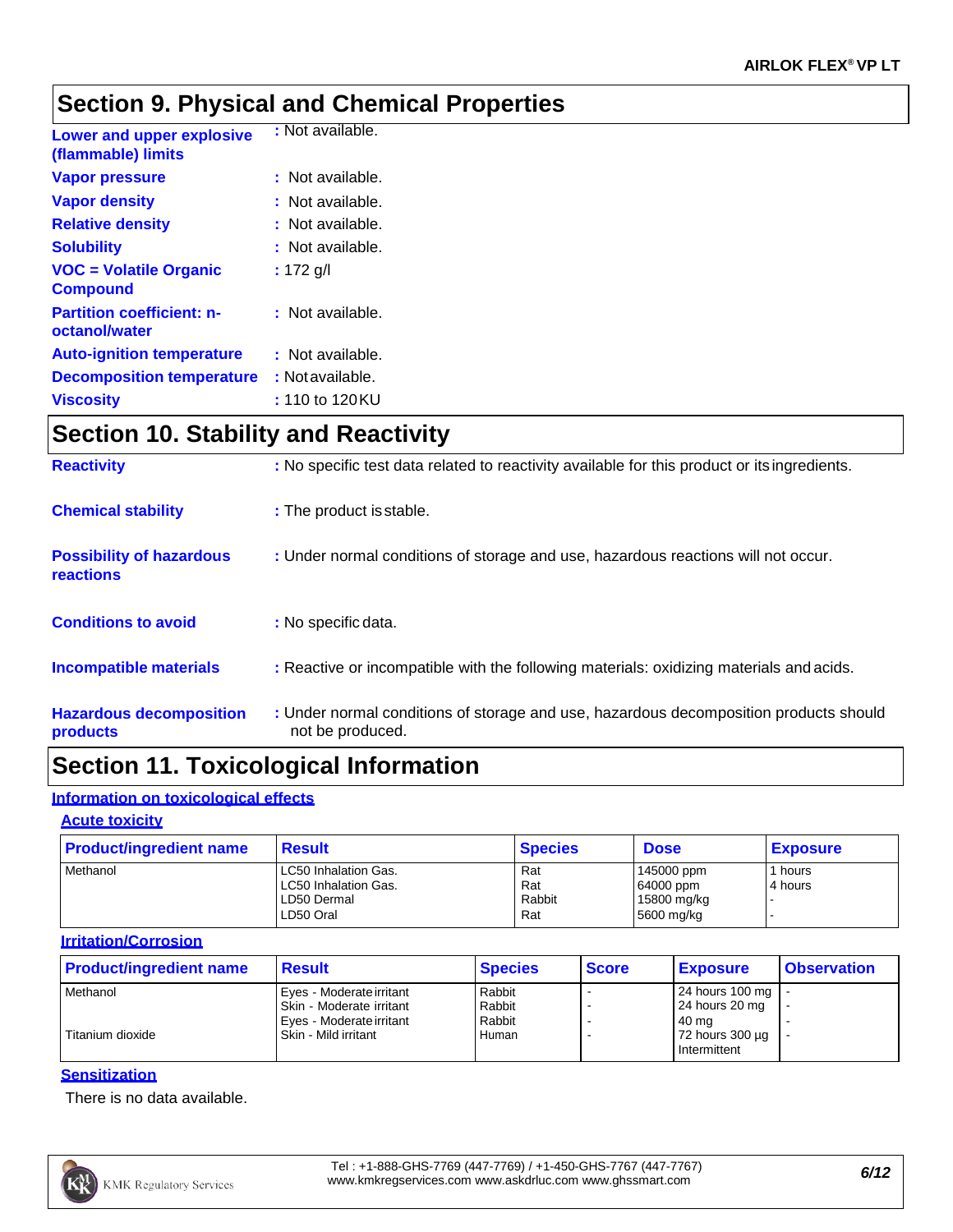# **Section 11. Toxicological Information**

#### **Carcinogenicity**

| <b>Classification</b>                                                                    |                  |                    |            |                                                       |                             |                  |                        |                            |
|------------------------------------------------------------------------------------------|------------------|--------------------|------------|-------------------------------------------------------|-----------------------------|------------------|------------------------|----------------------------|
| <b>Product/ingredient name</b>                                                           | <b>OSHA IARC</b> |                    | <b>NTP</b> |                                                       |                             | <b>ACGIH EPA</b> |                        | <b>NIOSH</b>               |
| Methanol                                                                                 |                  |                    |            |                                                       |                             |                  |                        | None.                      |
| Titanium dioxide<br>Crystalline silica, quartz                                           |                  | 2B<br>$\mathbf{1}$ |            | Known to be a human carcinogen.                       |                             | A4<br>A2         |                        | $\ddot{}$<br>$\ddag$       |
| Specific target organ toxicity (single exposure)                                         |                  |                    |            |                                                       |                             |                  |                        |                            |
|                                                                                          |                  |                    |            |                                                       |                             |                  |                        |                            |
| <b>Name</b>                                                                              |                  |                    |            | <b>Category</b>                                       | <b>Route of</b><br>exposure |                  | <b>Target organs</b>   |                            |
| Methanol                                                                                 |                  |                    |            | Category 1                                            | Not determined              |                  |                        | central nervous system     |
|                                                                                          |                  |                    |            |                                                       |                             | (CNS) and        | gastrointestinal tract |                            |
| Specific target organ toxicity (repeated exposure)                                       |                  |                    |            |                                                       |                             |                  |                        |                            |
| <b>Name</b>                                                                              |                  |                    |            | <b>Category</b>                                       | <b>Route of</b>             |                  | <b>Target organs</b>   |                            |
|                                                                                          |                  |                    |            |                                                       | exposure                    |                  |                        |                            |
| Crystalline silica, quartz                                                               |                  |                    |            | Category 1                                            | Inhalation                  | and testes       |                        | kidneys, respiratory tract |
| <b>Aspiration hazard</b>                                                                 |                  |                    |            |                                                       |                             |                  |                        |                            |
| There is no data available.                                                              |                  |                    |            |                                                       |                             |                  |                        |                            |
|                                                                                          |                  |                    |            |                                                       |                             |                  |                        |                            |
| <b>Information on the likely</b>                                                         |                  |                    |            | : Dermal contact. Eye contact. Inhalation. Ingestion. |                             |                  |                        |                            |
| routes of exposure                                                                       |                  |                    |            |                                                       |                             |                  |                        |                            |
| <b>Potential acute health effects</b>                                                    |                  |                    |            |                                                       |                             |                  |                        |                            |
| <b>Eye contact</b>                                                                       |                  |                    |            | : No known significant effects or critical hazards.   |                             |                  |                        |                            |
| <b>Inhalation</b>                                                                        |                  |                    |            | : No known significant effects or critical hazards.   |                             |                  |                        |                            |
| <b>Skin contact</b>                                                                      |                  |                    |            | : No known significant effects or critical hazards.   |                             |                  |                        |                            |
| <b>Ingestion</b>                                                                         |                  |                    |            |                                                       |                             |                  |                        |                            |
|                                                                                          |                  |                    |            |                                                       |                             |                  |                        |                            |
|                                                                                          |                  |                    |            | : No known significant effects or critical hazards.   |                             |                  |                        |                            |
|                                                                                          |                  |                    |            |                                                       |                             |                  |                        |                            |
| <b>Eye contact</b>                                                                       |                  |                    |            | : No known significant effects or critical hazards.   |                             |                  |                        |                            |
| <b>Inhalation</b>                                                                        |                  |                    |            | : No known significant effects or critical hazards.   |                             |                  |                        |                            |
| <b>Skin contact</b>                                                                      |                  |                    |            | : No known significant effects or critical hazards.   |                             |                  |                        |                            |
| Symptoms related to the physical, chemical and toxicological characteristics             |                  |                    |            |                                                       |                             |                  |                        |                            |
| <b>Ingestion</b>                                                                         |                  |                    |            | : No known significant effects or critical hazards.   |                             |                  |                        |                            |
| Delaved and immediate effects and also chronic effects from short and long term exposure |                  |                    |            |                                                       |                             |                  |                        |                            |
| <b>Short term exposure</b>                                                               |                  |                    |            |                                                       |                             |                  |                        |                            |
| <b>Potential immediate</b>                                                               |                  |                    |            | : No known significant effects or critical hazards.   |                             |                  |                        |                            |
| effects                                                                                  |                  |                    |            |                                                       |                             |                  |                        |                            |
| <b>Potential delayed effects</b>                                                         |                  |                    |            | : No known significant effects or critical hazards.   |                             |                  |                        |                            |
| Long term exposure<br><b>Potential immediate</b>                                         |                  |                    |            | : No known significant effects or critical hazards.   |                             |                  |                        |                            |
| effects<br><b>Potential delayed effects</b>                                              |                  |                    |            | : No known significant effects or critical hazards.   |                             |                  |                        |                            |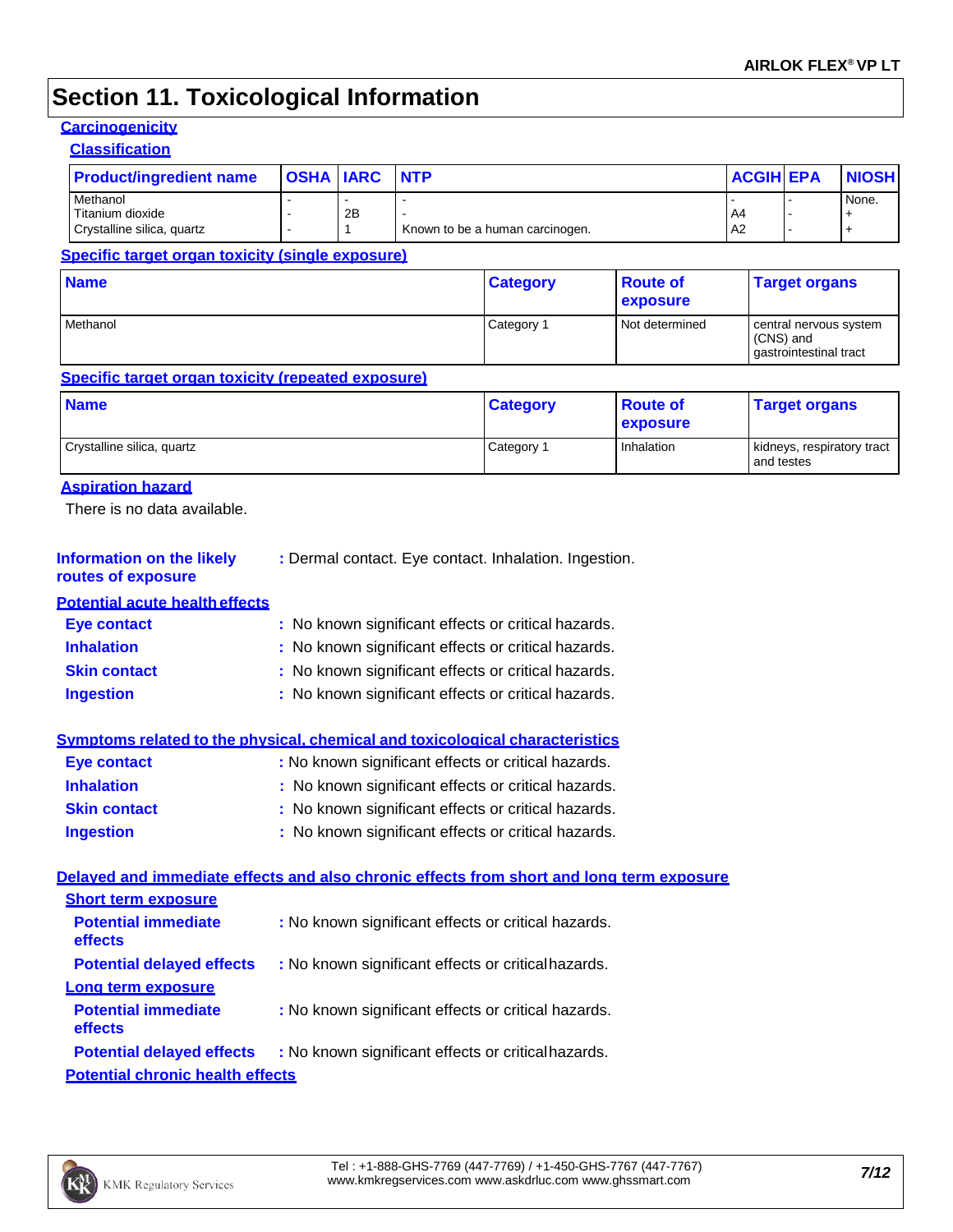### **Section 11. Toxicological Information**

| <b>General</b>               | : No known significant effects or critical hazards.                           |
|------------------------------|-------------------------------------------------------------------------------|
| <b>Carcinogenicity</b>       | : May cause cancer. Risk of cancer depends on duration and level of exposure. |
| <b>Mutagenicity</b>          | : No known significant effects or critical hazards.                           |
| <b>Teratogenicity</b>        | : No known significant effects or critical hazards.                           |
| <b>Developmental effects</b> | : No known significant effects or critical hazards.                           |
| <b>Fertility effects</b>     | : No known significant effects or critical hazards.                           |

#### **Numerical measures of toxicity**

#### **Acute toxicity estimates**

| <b>Route</b>                          | <b>ATE value</b>                       |
|---------------------------------------|----------------------------------------|
| Oral<br>Dermal<br>Inhalation (vapors) | 2331 mg/kg<br>6993 mg/kg<br>69.93 mg/L |

## **Section 12. Ecological Information**

### **Toxicity**

| <b>Product/ingredient name</b> | <b>Result</b>                        | <b>Species</b>                                                            | <b>Exposure</b> |
|--------------------------------|--------------------------------------|---------------------------------------------------------------------------|-----------------|
| Methanol                       | Acute EC50 16.912 mg/L Marine water  | Algae - Ulva pertusa                                                      | 96 hours        |
|                                | Acute EC50 10000000 µg/L Fresh water | Daphnia - Daphnia magna                                                   | 48 hours        |
|                                | Acute LC50 2500000 µg/L Marine water | Crustaceans - Crangon crangon - Adult                                     | 48 hours        |
|                                | Acute LC50 100 mg/L Fresh water      | Fish - Pimephales promelas - Juvenile<br>(Fledgling, Hatchling, Weanling) | 96 hours        |
|                                | Chronic NOEC 9.96 mg/L Marine water  | Algae - Ulva pertusa                                                      | 96 hours        |
| Titanium dioxide               | Acute EC50 5.83 mg/L Fresh water     | Algae - Pseudokirchneriella subcapitata -<br>Exponential growth phase     | 72 hours        |
|                                | Acute LC50 3 mg/L Fresh water        | Crustaceans - Ceriodaphnia dubia -<br>Neonate                             | 48 hours        |
|                                | Acute LC50 5.5 ppm Fresh water       | Daphnia - Daphnia magna - Juvenile<br>(Fledgling, Hatchling, Weanling)    | 48 hours        |
|                                | Acute LC50 1000 mg/L Fresh water     | Fish - Pimephales promelas                                                | 96 hours        |
|                                | Chronic NOEC 0.984 mg/L Fresh water  | Algae - Pseudokirchneriella subcapitata -<br>Exponential growth phase     | 72 hours        |

#### **Persistence and degradability**

There is no data available.

#### **Bioaccumulative potential**

| <b>Product/ingredient name</b> | $LogP_{ow}$ | <b>BCF</b> | <b>Potential</b> |
|--------------------------------|-------------|------------|------------------|
| Methanol                       | $-0.77$     | <10        | low              |
| Titanium dioxide               |             | 352        | low              |

#### **Mobility in soil**

| <b>Soil/water partition</b> |  |
|-----------------------------|--|
| <b>coefficient (Koc)</b>    |  |

**:** There is no data available.

**Other adverse effects** : No known significant effects or critical hazards.

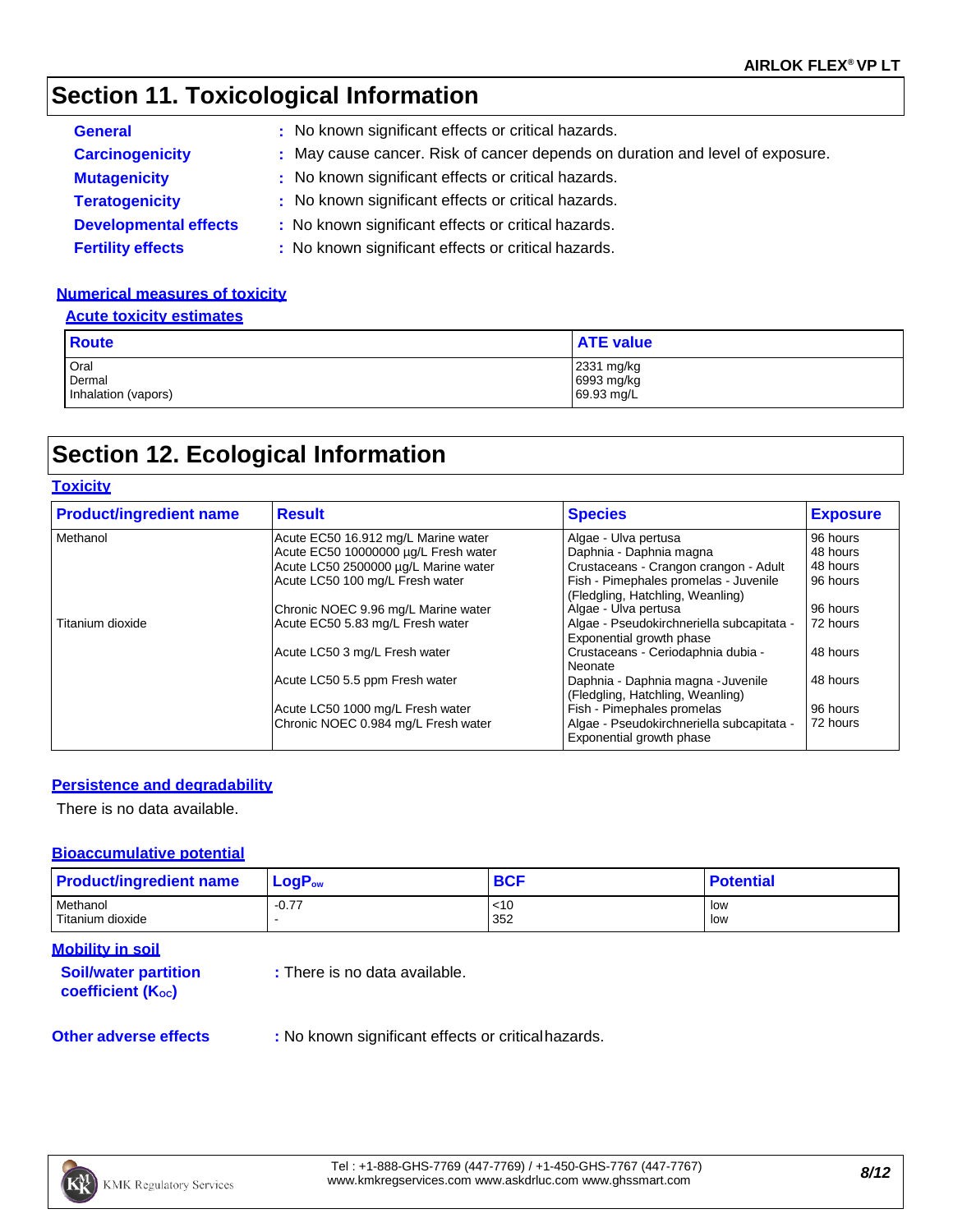### **Section 13. Disposal Considerations**

| <b>Disposal methods</b> | : The generation of waste should be avoided or minimized wherever possible. Disposal<br>of this product, solutions and any by-products should comply with the requirements of<br>environmental protection and waste disposal legislation and any regional local authority<br>requirements. Dispose of surplus and non-recyclable products via a licensed waste<br>disposal contractor. Waste should not be disposed of untreated to the sewer unless<br>fully compliant with the requirements of all authorities with jurisdiction. Waste<br>packaging should be recycled. Incineration or landfill should only be considered when<br>recycling is not feasible. This material and its container must be disposed of in a safe<br>way. Care should be taken when handling empty containers that have not been cleaned<br>or rinsed out. Empty containers or liners may retain some product residues. Avoid<br>dispersal of spilled material and runoff and contact with soil, waterways, drains and |
|-------------------------|-----------------------------------------------------------------------------------------------------------------------------------------------------------------------------------------------------------------------------------------------------------------------------------------------------------------------------------------------------------------------------------------------------------------------------------------------------------------------------------------------------------------------------------------------------------------------------------------------------------------------------------------------------------------------------------------------------------------------------------------------------------------------------------------------------------------------------------------------------------------------------------------------------------------------------------------------------------------------------------------------------|
|                         | sewers.                                                                                                                                                                                                                                                                                                                                                                                                                                                                                                                                                                                                                                                                                                                                                                                                                                                                                                                                                                                             |

#### **United States - RCRA Toxic hazardous waste "U" List**

| Ingredient | CAS#    | <b>Status</b> | <b>Reference</b><br>number |
|------------|---------|---------------|----------------------------|
| Methanol   | 67-56-1 | Listed        | U154                       |

### **Section 14. Transport Information**

|                                      | <b>DOT Classification</b> | <b>IMDG</b>    | <b>IATA</b>    |
|--------------------------------------|---------------------------|----------------|----------------|
| <b>UN number</b>                     | Not regulated.            | Not regulated. | Not regulated. |
| <b>UN proper</b><br>shipping name    |                           |                |                |
| <b>Transport</b><br>hazard class(es) |                           |                |                |
| <b>Packing group</b>                 | $\sim$                    |                |                |
| <b>Environmental</b><br>hazards      | No.                       | No.            | No.            |
| <b>Additional</b><br>information     |                           |                |                |

**AERG :** Not applicable.

**Special precautions foruser : Transport within user's premises:** always transport in closed containers that are upright and secure. Ensure that persons transporting the product know what to do in the event of an accident or spillage.

**Transport in bulk according :** Not available. **to Annex II of MARPOL 73/78 and the IBC Code**

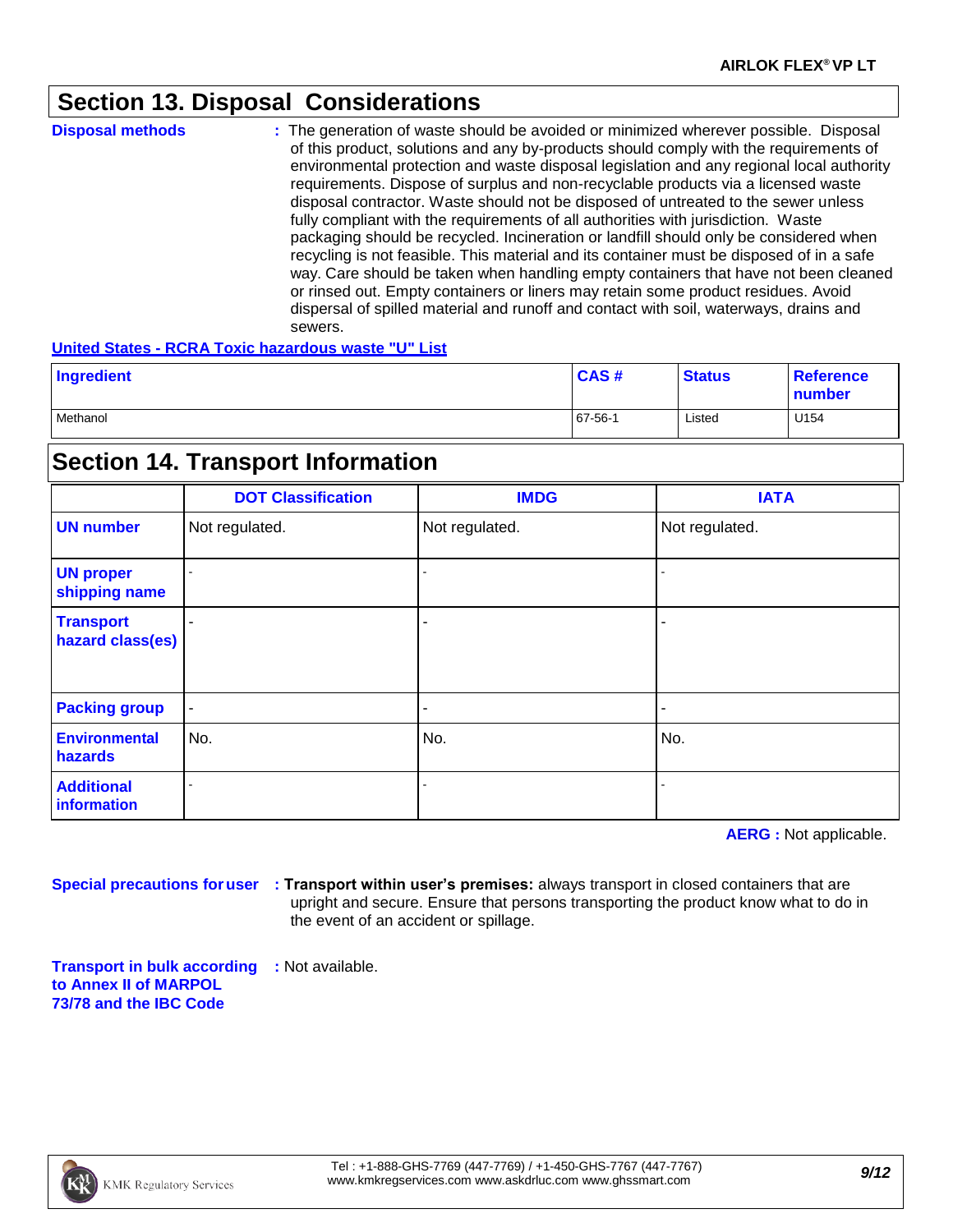### **Section 15. Regulatory Information**

| <b>U.S. Federal regulations</b> | : TSCA 8(a) CDR Exempt/Partial exemption: Not determined |
|---------------------------------|----------------------------------------------------------|
|                                 | Clean Water Act (CWA) 311: Ammonia; Formaldehyde         |

| <b>Clean Air Act Section 112 : Listed</b><br>(b) Hazardous Air<br><b>Pollutants (HAPs)</b> |              |
|--------------------------------------------------------------------------------------------|--------------|
| <b>Clean Air Act Section 602</b><br><b>Class I Substances</b>                              | : Not listed |
| <b>Clean Air Act Section 602</b><br><b>Class II Substances</b>                             | : Not listed |
| <b>DEA List I Chemicals</b><br><b>(Precursor Chemicals)</b>                                | : Not listed |
| <b>DEA List II Chemicals</b><br><b>(Essential Chemicals)</b>                               | : Not listed |

### **SARA 302/304**

#### **Composition/information on ingredients**

|              |               |            | <b>SARA 302 TPQ</b> |           | <b>SARA 304 RQ</b> |                          |
|--------------|---------------|------------|---------------------|-----------|--------------------|--------------------------|
| <b>Name</b>  | $\frac{9}{6}$ | <b>EHS</b> | (lbs)               | (gallons) | (lbs)              | (gallons)                |
| Formaldehyde | $0 - 0.1$     | Yes.       |                     |           |                    | $\overline{\phantom{a}}$ |

### **SARA 304 RQ :** Notapplicable.

### **SARA 311/312**

**Classification :** Immediate (acute) health hazard Delayed (chronic) health hazard

#### **Composition/information on ingredients**

| <b>Name</b>                | $\frac{9}{6}$ | <b>Fire</b> | <b>Sudden</b><br><b>hazard release of</b><br><b>pressure</b> | <b>Reactive</b> | <b>Immediate</b><br>(acute)<br>health<br>hazard | <b>Delayed</b><br>(chronic)<br>health<br>hazard |
|----------------------------|---------------|-------------|--------------------------------------------------------------|-----------------|-------------------------------------------------|-------------------------------------------------|
| Methanol                   | - 5           | Yes.        | No.                                                          | No.             | Yes.                                            | No.                                             |
| Titanium dioxide           | $1 - 5$       | No.         | No.                                                          | No.             | No.                                             | Yes.                                            |
| Crystalline silica, quartz | $0.1 - 1$     | No.         | No.                                                          | No.             | No.                                             | Yes.                                            |

#### **SARA 313**

|                                           | <b>Product name</b> | <b>CAS number</b> | $\frac{9}{6}$ |
|-------------------------------------------|---------------------|-------------------|---------------|
| <b>Form R - Reporting</b><br>requirements | Methanol            | 67-56-1           | $1 - 5$       |
| <b>Supplier notification</b>              | Methanol            | 67-56-1           | $1 - 5$       |

SARA 313 notifications must not be detached from the SDS and any copying and redistribution of the SDS shall include copying and redistribution of the notice attached to copies of the SDS subsequently redistributed.

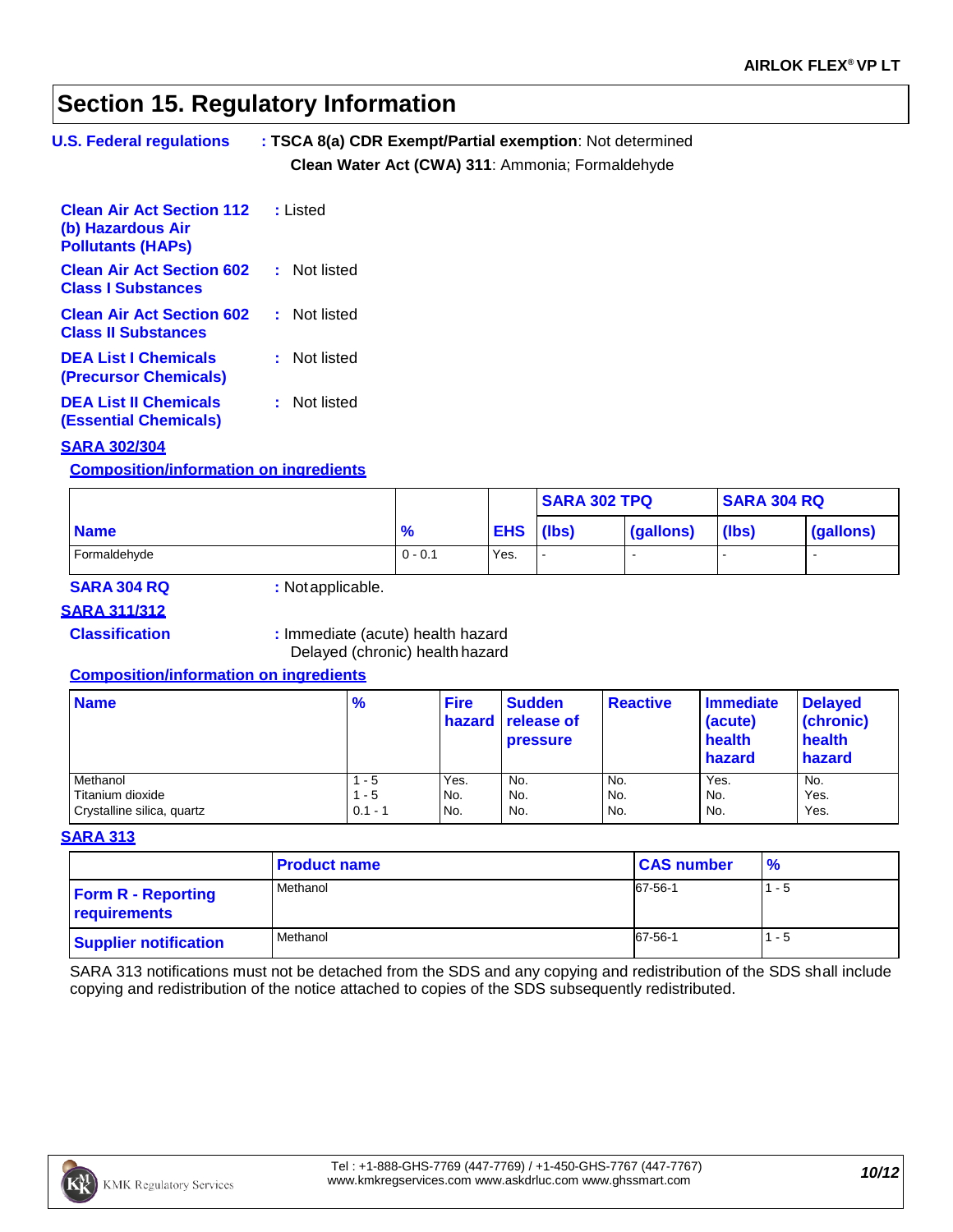### **Section 15. Regulatory Information**

| <b>State regulations</b> |                                                                                                                            |
|--------------------------|----------------------------------------------------------------------------------------------------------------------------|
| <b>Massachusetts</b>     | The following components are listed: Limestone; Titanium dioxide; Methanol                                                 |
| <b>New York</b>          | : The following components are listed: Methanol                                                                            |
| <b>New Jersey</b>        | : The following components are listed: Limestone; Crystalline silica, quartz; Titanium<br>dioxide; Methanol                |
| Pennsylvania             | : The following components are listed: Limestone; Crystalline silica, quartz;<br>Oxydipropanol; Titanium dioxide; Methanol |

#### **California Prop. 65**

**WARNING:** This product contains a chemical known to the State of California to cause cancer and birth defects or other reproductive harm.

| <b>Ingredient name</b>     | <b>Cancer</b> | <b>Reproductive</b> | No significant risk<br>level | <b>Maximum</b><br>acceptable dosage<br><b>level</b>   |
|----------------------------|---------------|---------------------|------------------------------|-------------------------------------------------------|
| Methanol                   | No.           | Yes.                | No.                          | 23000 µg/day (ingestion)<br>47000 µg/day (inhalation) |
| Titanium dioxide           | Yes.          | No.                 | No.                          | No.                                                   |
| Crystalline silica, quartz | Yes.          | No.                 | No.                          | No.                                                   |
| Ethyl acrylate             | Yes.          | No.                 | No.                          | No.                                                   |
| Carbon black               | Yes.          | No.                 | No.                          | No.                                                   |
| Formaldehyde               | Yes.          | No.                 | Yes.                         | No.                                                   |

### **Section 16. Other Information**

**Health :** 2 \* **Flammability :** 1 **Physical hazards :** 0

Caution: HMIS® ratings are based on a 0-4 rating scale, with 0 representing minimal hazards or risks, and 4 representing significant hazards or risks Although HMIS® ratings are not required on SDSs under 29 CFR 1910.1200, the preparer may choose to provide them. HMIS® ratings are to be used with a fully implemented HMIS® program. HMIS® is a registered mark of the National Paint & Coatings Association (NPCA). **HMIS® materials may be purchased exclusively from J. J. Keller (800) 327-6868.**

**The customer is responsible for determining the PPE code for this material.**

**National Fire Protection Association (U.S.A.)**

#### **Health :** 2 **Flammability :** 1 **Instability :** 0

Reprinted with permission from NFPA 704-2001, Identification of the Hazards of Materials for Emergency Response Copyright ©1997, National Fire Protection Association, Quincy, MA 02269. This reprinted material is not the complete and official position of the National Fire Protection **Association, on the referenced subject which is represented only by the standard in its entirety.**

Copyright ©2001, National Fire Protection Association, Quincy, MA 02269. This warning system is intended to be interpreted and applied only **by properly trained individuals to identify fire, health and reactivity hazards of chemicals. The user is referred to certain limited number of**  chemicals with recommended classifications in NFPA 49 and NFPA 325, which would be used as a guideline only. Whether the chemicals are classified by NFPA or not, anyone using the 704 systems to classify chemicals does so at their own risk.

#### **History**

| Date of issue mm/dd/yyyy    | : 09/17/2018                                                                                                                                                                                                                                                                                                                                                                                                                                                                                                                                                     |
|-----------------------------|------------------------------------------------------------------------------------------------------------------------------------------------------------------------------------------------------------------------------------------------------------------------------------------------------------------------------------------------------------------------------------------------------------------------------------------------------------------------------------------------------------------------------------------------------------------|
| Date of previous issue      | : 02/01/2015                                                                                                                                                                                                                                                                                                                                                                                                                                                                                                                                                     |
| <b>Version</b>              | : 2                                                                                                                                                                                                                                                                                                                                                                                                                                                                                                                                                              |
| <b>Revised Section(s)</b>   | : Removed Proban®                                                                                                                                                                                                                                                                                                                                                                                                                                                                                                                                                |
| <b>Prepared by</b>          | : KMK Regulatory Services Inc.                                                                                                                                                                                                                                                                                                                                                                                                                                                                                                                                   |
| <b>Key to abbreviations</b> | $:$ ATE = Acute Toxicity Estimate<br>$BCF = Bioconcentration Factor$<br>GHS = Globally Harmonized System of Classification and Labelling of Chemicals<br>IATA = International Air Transport Association<br>IBC = Intermediate Bulk Container<br><b>IMDG</b> = International Maritime Dangerous Goods<br>LogPow = logarithm of the octanol/water partition coefficient<br>MARPOL 73/78 = International Convention for the Prevention of Pollution<br>From Ships, 1973 as modified by the Protocol of 1978. ("Marpol" =<br>marine pollution) $UN = United Nations$ |

Tel : +1-888-GHS-7769 (447-7769) / +1-450-GHS-7767 (447-7767) [www.kmkregservices.com](http://www.kmkregservices.com/) [www.askdrluc.com](http://www.askdrluc.com/) [www.ghssmart.com](http://www.ghssmart.com/) *11/12*